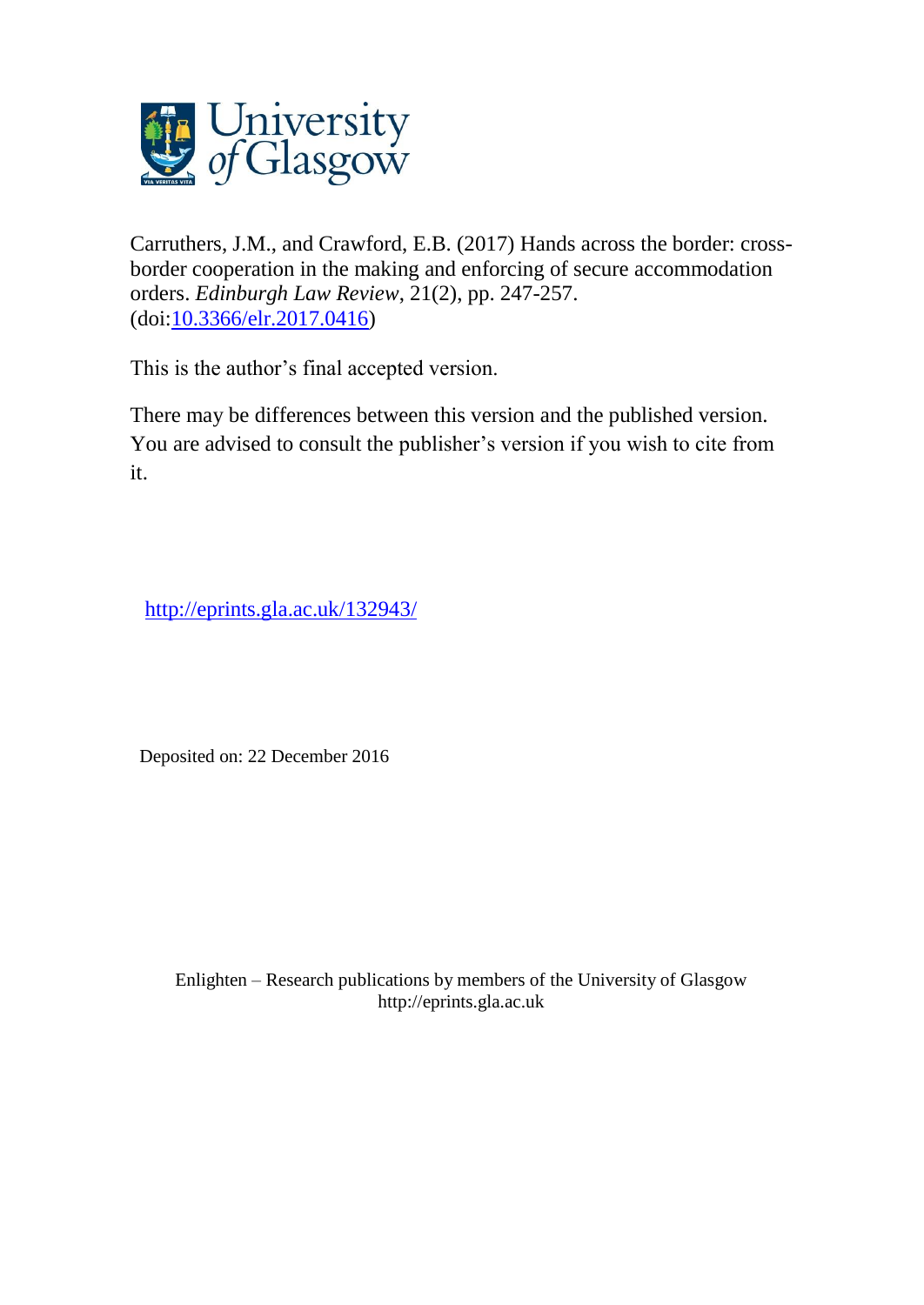# **HANDS ACROSS THE BORDER: CROSS-BORDER COOPERATION IN THE MAKING AND ENFORCEMENT OF SECURE ACCOMMODATION ORDERS**

*In the Matter of X (A Child), In the Matter of Y (A Child)*  $1^*$  $1^*$ 

# **Introduction**

There arose in conjoined cases before Sir James Munby, President of the Family Division of the English High Court of Justice, important cross-border issues in the matter of the making of secure accommodation orders for teenage children. The cases, *In the Matter of X (A Child), In the Matter of Y* (*A Child*), raised the same issues, namely, first, the jurisdiction of an English court to make a secure accommodation order for the purpose of placing in a secure unit in Scotland a young person resident in England; and, secondly, the question of recognition and enforcement in Scotland of such an English order. Sir James summarised the issues thus:

"Can the court in country A (in the present case, England) make an order to take effect in country B (in this case, Scotland)? If so, will such an order be recognised and enforced in country B (Scotland)? The first question is to be determined by the law of country A (England); the second is one to be determined by the law of country B (Scotland)."[2](#page-1-1)

The case of X concerned a girl, then aged 16 years, living in the area of Cumbria County Council, and that of Y concerned a boy, then aged 15 years, resident within the authority of Blackpool Borough Council. Each party was the subject of care proceedings in England, and the Councils, respectively, sought authority under section 25 of the Children Act 1989 to place the young person in secure accommodation in Scotland, there being no available unit in England. A judicial order was made in proceedings relating to each party, giving the relevant Council permission to invoke for this purpose the inherent jurisdiction of the High Court, and authorising the placing of each child in a secure accommodation unit in Scotland until 29 July 2016. Both matters having been listed for further consideration, the two cases came before Sir James Munby on 28 July 2016. The High Court decision, handed down on 12 September 2016, provides a noteworthy commentary on lacunae in the intra-UK legislative framework pertaining to secure accommodation orders.

**.** 

<sup>\*</sup>J M Carruthers and E B Crawford, University of Glasgow

<span id="page-1-0"></span> $\frac{1}{2}$ [2016] EWHC 2271 (Fam).<br> $\frac{2}{2}$  Ibid., para 12.

<span id="page-1-1"></span>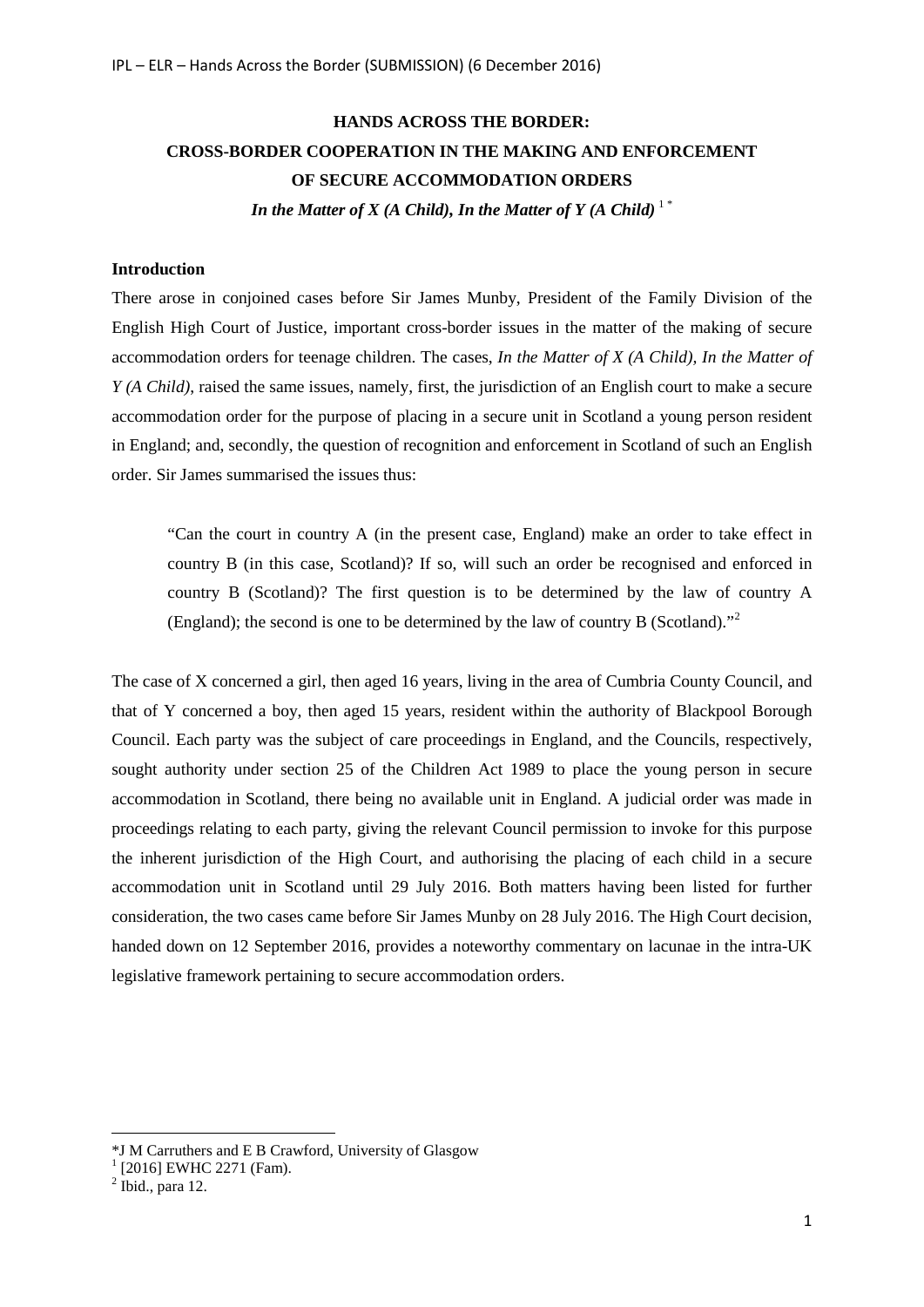## **The legislative framework**

Part III of the Children Act 1989 ("Support for Children and Families provided by Local Authorities in England") (hereinafter "1989 Act") narrates in section 25 ("Use of accommodation for restricting liberty") the circumstances in which a child who is being looked after by a local authority may be placed, and, if placed, may be kept, in secure accommodation *in England* (emphasis added). A child who is being looked after by a local authority in England or Wales may not be placed, and, if placed, may not be kept, in secure accommodation unless it appears, "(a) that—(i) he has a history of absconding and is likely to abscond from any other description of accommodation; and (ii) if he absconds, he is likely to suffer significant harm; or (b) that if he is kept in any other description of accommodation he is likely to injure himself or other persons."[3](#page-2-0) *Ex facie* the terms of section 25 do not authorise an English judge to make a section 25 order placing a child in Scotland.<sup>[4](#page-2-1)</sup>

By Schedule 2 to the 1989 Act, paragraph 19 ("Arrangements to assist children to live abroad"), a local authority may arrange for, or assist in arranging for, any child in their care to live *outside* England and Wales only with approval of the court.<sup>[5](#page-2-2)</sup> Such approval will be granted only if the court is satisfied that:<sup>[6](#page-2-3)</sup>

(a) living outside England and Wales would be in the child's best interests;

(b) suitable arrangements have been, or will be, made for his reception and welfare in the country in which he will live;

(c) the child has consented to living in that country; and

(d) every person who has parental responsibility for the child has consented to his living in that country.

As Sir James explained in the instant case, "It is difficult to see how the requirements of paragraph 19 of Schedule 2 to the 1989 Act will ever be satisfied where the child is to be sent out of the jurisdiction for the purpose of being placed in secure accommodation; and in the present cases they certainly are not." $7$ 

<span id="page-2-1"></span><span id="page-2-0"></span><sup>&</sup>lt;sup>3</sup> Section 25(1), 1989 Act. cf. Social Services and Well-being (Wales) Act 2014, s 119.<br><sup>4</sup> Section 25(1), as amended by Social Services and Well-being (Wales) Act 2014 (Consequential Amendments) Regulations 2016 (2016/413), reg 86(a)(ii). See also *In the Matter of X (A Child), In the Matter of Y (A Child)*,

<span id="page-2-3"></span><span id="page-2-2"></span><sup>&</sup>lt;sup>5</sup> The High Court or the family court (s 92(7), 1989 Act).<br>
<sup>6</sup> Para 19(3), Sch 2, 1989 Act.<br>
<sup>7</sup> Para 29.

<span id="page-2-4"></span>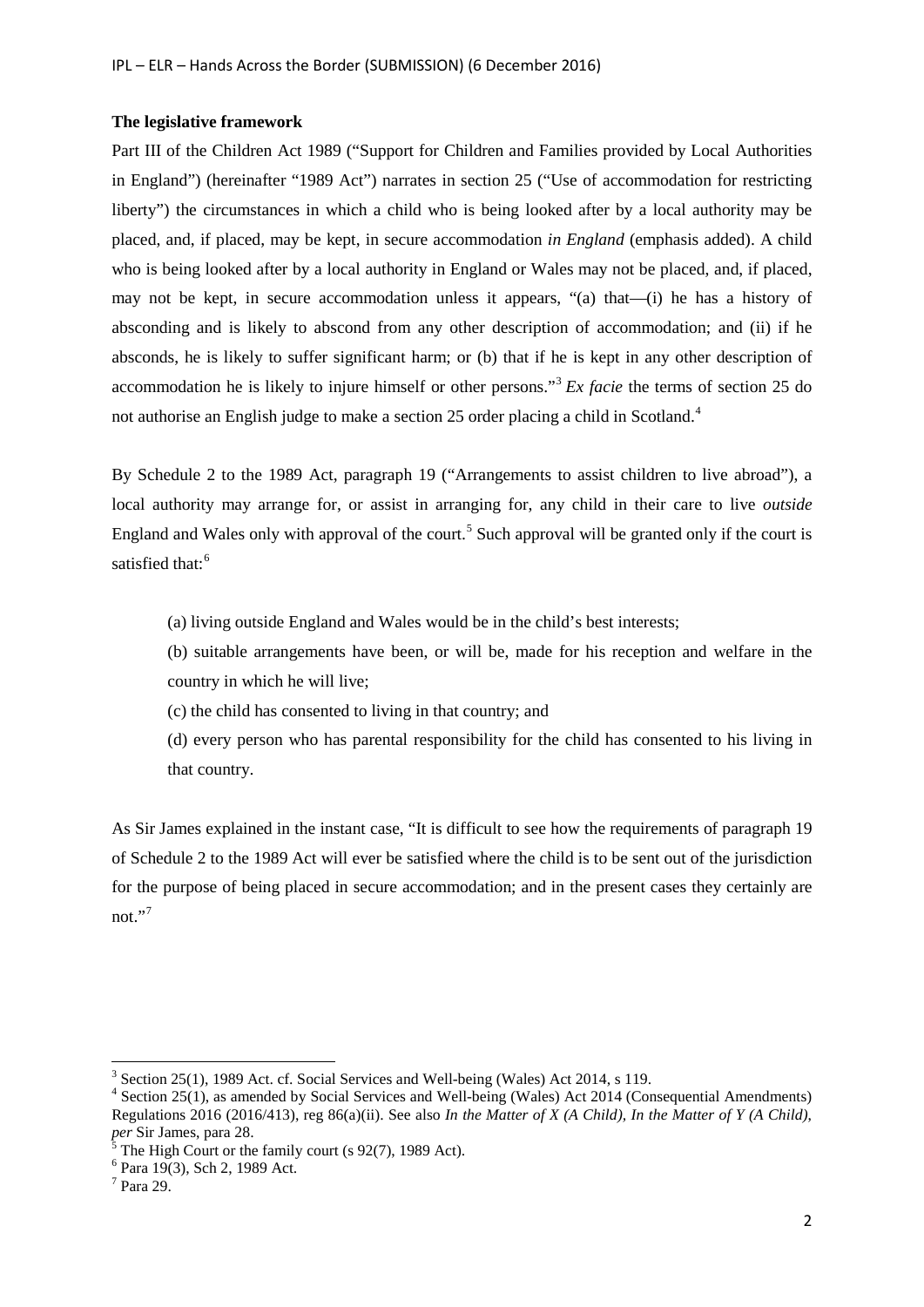In Scotland, the placing of a child in secure accommodation<sup>[8](#page-3-0)</sup> pursuant to a compulsory supervision order<sup>[9](#page-3-1)</sup> is regulated by the Children's Hearings (Scotland) Act 2011 (hereinafter "2011 Act"), sections 151–153.<sup>[10](#page-3-2)</sup> By section 190 of the 2011 Act ("Effect of orders made outwith Scotland"), the Scottish Ministers may by regulations make provision for a specified non-Scottish order (i.e. an order made by a court in England and Wales, or in Northern Ireland), which appears to them to correspond to a compulsory supervision order, to have effect as if it were such an order. The relevant statutory instrument with regard to the recognition and enforcement in Scotland of orders in family matters made by courts in England is The Children's Hearings (Scotland) Act 2011 (Transfer of Children to Scotland – Effect of Orders made in England and Wales or Northern Ireland) Regulations 2013<sup>[11](#page-3-3)</sup> (hereinafter "2013 Regulations"). The 2013 Regulations, made in exercise of the powers conferred by section 190 of the 2011 Act, apply where a child is transferred to Scotland from England and Wales or Northern Ireland, in circumstances where the child is subject to an order made in the remitting jurisdiction giving an authority care or supervisory responsibility for the child. The 2013 Regulations provide for the orders to have effect in Scotland as if they were compulsory supervision orders. Despite the apparent usefulness of the 2013 Regulations, there is a difficulty as regards the recognition and enforcement in Scotland of a secure accommodation order made in England. The scope of application of the 2013 Regulations is strictly limited to the circumstances prescribed by regulation 3 ("Effect of care orders made in England and Wales" [12\)](#page-3-4), which, importantly in the instant case, do not cover secure accommodation orders.<sup>[13](#page-3-5)</sup>

<span id="page-3-0"></span><sup>8</sup> Children's Hearings (Scotland) Act 2011, s 85 defines "secure accommodation authorisation" as meaning an authorisation enabling the child to be placed and kept in secure accommodation within a residential

<span id="page-3-1"></span> $\frac{9}{9}$  A compulsory supervision order means an order including any of the measures available under s 83(2) of the 2011 Act, comprising, inter alia, "(2) …(a) a requirement that the child reside at a specified place, (b) a direction authorising the person who is in charge of a place specified under paragraph (a) to restrict the child's liberty to the extent that the person considers appropriate having regard to the measures included in the order,…(d) a movement restriction condition, (e) a secure accommodation authorisation, ...".<br><sup>10</sup> See also the Secure Accommodation (Scotland) Regulations 2013 (SSI 2013/205).

<span id="page-3-3"></span><span id="page-3-2"></span> $11$  SSI 2013/99. With regard to the recognition and enforcement in England of orders in family matters made by courts in Scotland, see The Children's Hearings (Scotland) Act 2011 (Consequential and Transitional Provisions and Savings) Order 2013 (SI 2013/1465). See also *In the matter of X, In the matter of Y*, *per* Sir James Munby at para 58.

 $12$  Namely:

<span id="page-3-4"></span><sup>(</sup>a) a child is subject to a ["full" – *per* Sir James, para 64] care order made under section 31(1)(a) of the 1989 Act [on the application of any local authority or authorised person, the court may make an order placing the child with respect to whom the application is made in the care of a designated local authority];

<sup>(</sup>b) the court has given approval under paragraph 19(1) of Schedule 2 to the 1989 Act to the local authority ("the home local authority") to arrange, or assist in arranging, for the child to live in Scotland;

<sup>(</sup>c) the local authority for the area in which the child is to reside, or has moved to, in Scotland ("the receiving local authority") has, through the Principal Reporter, notified the court in writing that it agrees to take over the care of the child; and

<sup>(</sup>d) the home local authority has notified the court that it agrees to the receiving local authority taking over the care of the child.

See also regulation 4 re. effect of supervision order and education supervision orders made in England.

<span id="page-3-5"></span><sup>&</sup>lt;sup>13</sup> Sir James Munby, para 64. See, conversely, art 7 of the Children's Hearings (Scotland) Act 2011 (Consequential and Transitional Provisions and Savings) Order 2013 (SI 2013/1465). By art 7(1), where a compulsory supervision order or interim compulsory supervision order made by a court in Scotland contains a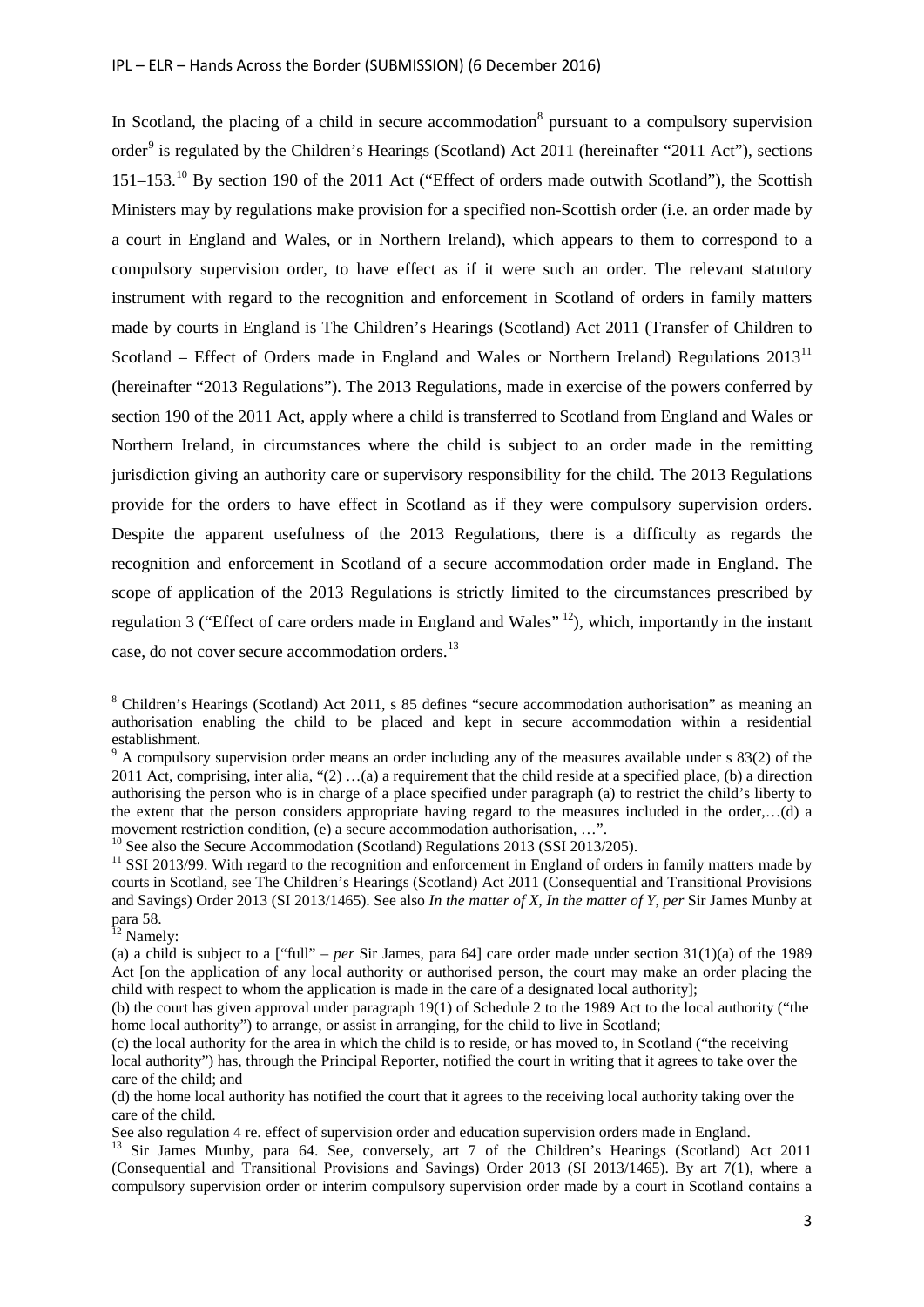### **The inherent** *parens patriae* **jurisdiction of the High Court**

The President of the Family Division, having found that an English judge has no power to make a secure accommodation order under section 25 of the 1989 Act to have a child placed in a secure unit in Scotland, proceeded to consider if the desired outcome could be achieved by means of the inherent *parens patriae* jurisdiction of the High Court.

The origins of the *parens patriae* jurisdiction lie in the protective duty of the Sovereign to "look to the maintenance and education (as far as it has the means of judging) of all his subjects".<sup>[14](#page-4-0)</sup> Lord Denning in the English Court of Appeal recognised the continued existence of this basis of jurisdiction in *In re P(GE) (An Infant)*. [15](#page-4-1) A modern example of its use in a cross-border child law matter is the UK Supreme Court decision in *A v A and another (Children: Habitual Residence) (Reunite International Child Abduction Centre and others intervening).* [16](#page-4-2) In the instant case, Sir James found supportive authority, in the particular matter of placement in secure accommodation in circumstances where jurisdiction under section 25 of the 1989 Act was not available, in the cases of *In Re B (Secure accommodation: Inherent jurisdiction) (No 1)*[17](#page-4-3) and *Re B (Secure accommodation: Inherent jurisdiction) (No 2)*. [18](#page-4-4)

In invoking the inherent jurisdiction, the conditions set out in section 100 of the 1989 Act ("Restrictions on use of wardship jurisdiction") must be satisfied, including, in particular, the requirement that the result which the local authority wishes to achieve could not be achieved other than by use of the inherent jurisdiction.<sup>[19](#page-4-5)</sup> Sir James found no "jurisdictional obstacle"<sup>[20](#page-4-6)</sup> in the 1989 Act, taking the view that neither the mere existence of the statutory scheme, nor its substantive detail, ousted the common law prerogative. He concluded that,

"It follows … that, in principle, a judge in exercise of the inherent jurisdiction can make an order directing the placement of a child in secure accommodation in Scotland. So too, in

**.** 

requirement of the type mentioned in s  $83(2)(a)$  of the 2011 Act (that is, a requirement that the child reside at a specified place), the place specified in that requirement may be a place in England or Wales. By art 7(2), where a compulsory supervision order or interim compulsory supervision order contains a direction of the type mentioned in section 83(2)(b) of the 2011 Act and the place at which the child is required to reside in accordance with the order is a place in England or Wales, the order is authority for the person in charge of that place to restrict the child's liberty to the extent that the person considers appropriate having regard to the measures included in the order.<br><sup>14</sup> Hope v Hope (1854) 4 De GM & G 328, per Lord Cranworth LC at 344 – 345.

<span id="page-4-2"></span>

<span id="page-4-4"></span><span id="page-4-3"></span>

<span id="page-4-1"></span><span id="page-4-0"></span><sup>16 [1965]</sup> Ch. 568, at 582.<br>
<sup>16</sup> [2014] A.C. 1.<br>
<sup>17</sup> [2013] EWHC 4654 (Fam).<br>
<sup>18</sup> [2013] EWHC 4655 (Fam). See also *Re AB (A Child: deprivation of liberty)* [2015] EWHC 3125 (Fam),<br>
<sup>18</sup> [2013] EWHC 4655 (Fam). See also [2016] 1 WLR 1160.<br><sup>19</sup> Section 100(4), Children Act 1989.<br><sup>20</sup> Para 34.

<span id="page-4-5"></span>

<span id="page-4-6"></span>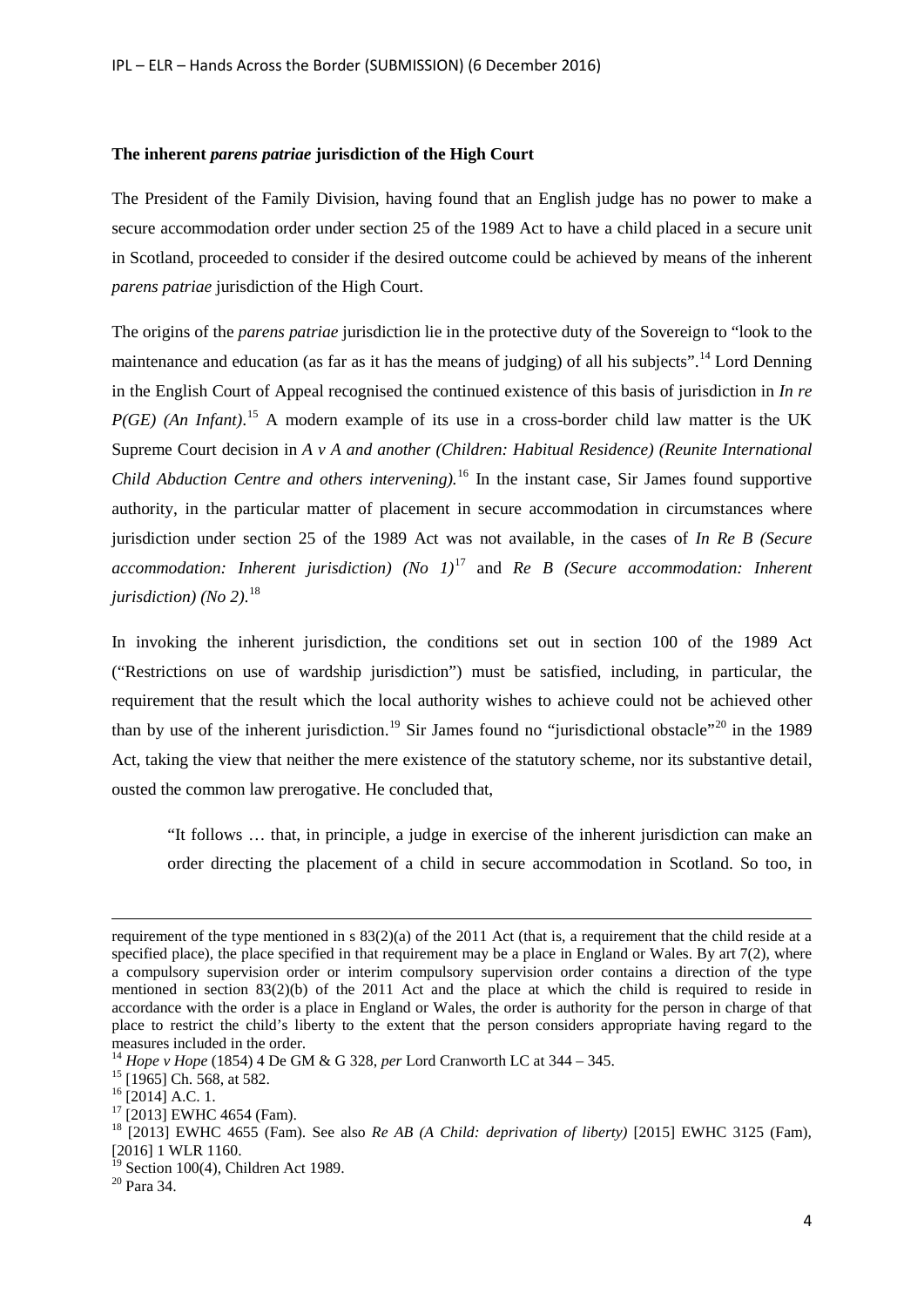principle, a judge in exercise of the inherent jurisdiction can make an order directing the placement of a child in non-secure accommodation in Scotland."[21](#page-5-0)

There is a caveat: any judge seeking to exercise the inherent jurisdiction in this particular matter must ensure compliance with the requirements of article 5 ("Right to liberty and security") of the European Convention on Human Rights. The practical implications of a cross-border order engaged the attention of Sir James, who, conscious that any order directing the detention of a child should contain additional directions designed to facilitate easy and regular access between parents and child, was anxious to ensure, in the case of X, that the burden and cost of travelling from Cumbria to the secure unit in Scotland did not fall too heavily on X's mother.<sup>[22](#page-5-1)</sup> Sir James was satisfied that a secure accommodation order for placement of X in Scotland would be article 5-compliant.

The President having concluded that it was competent for the court to exercise its inherent jurisdiction, the question arose whether or not the resulting English order would be recognised and enforced in Scotland.

# **Non-applicability of Brussels II** *bis*[23](#page-5-2) **intra-UK**

Article 66 of Brussels II *bis,* entitled "Member States with two or more legal systems", provides that,

With regard to a Member State in which two or more systems of law or sets of rules concerning matters governed by this Regulation apply in different territorial units:

(a) any reference to habitual residence in that Member State shall refer to habitual residence in a territorial unit;

(b) any reference to nationality, or in the case of the United Kingdom 'domicile', shall refer to the territorial unit designated by the law of that State;

(c) any reference to the authority of a Member State shall refer to the authority of a territorial unit within that State which is concerned;

(d) any reference to the rules of the requested Member State shall refer to the rules of the territorial unit in which jurisdiction, recognition or enforcement is invoked.

The article differs from those in the Rome I and Rome II regulations<sup>[24](#page-5-3)</sup> entitled "States with more than one legal system", which provide, *mutatis mutandis*, that,

<span id="page-5-2"></span><span id="page-5-1"></span>

<span id="page-5-0"></span><sup>&</sup>lt;sup>21</sup> Para 47.<br><sup>22</sup> Paras 49 – 50.<br><sup>23</sup> Council Regulation (EC) No.2201/2003 concerning jurisdiction and the recognition and enforcement of judgments in matrimonial matters and matters of parental responsibility, repealing Regulation (EC) No.1347/2000.<br><sup>24</sup> Regulation (EC) No 593/2008 of the European Parliament and of the Council of 17 June 2008 on the law

<span id="page-5-3"></span>applicable to contractual obligations (Rome I), art 22; and Regulation (EC) No 864/2007 of the European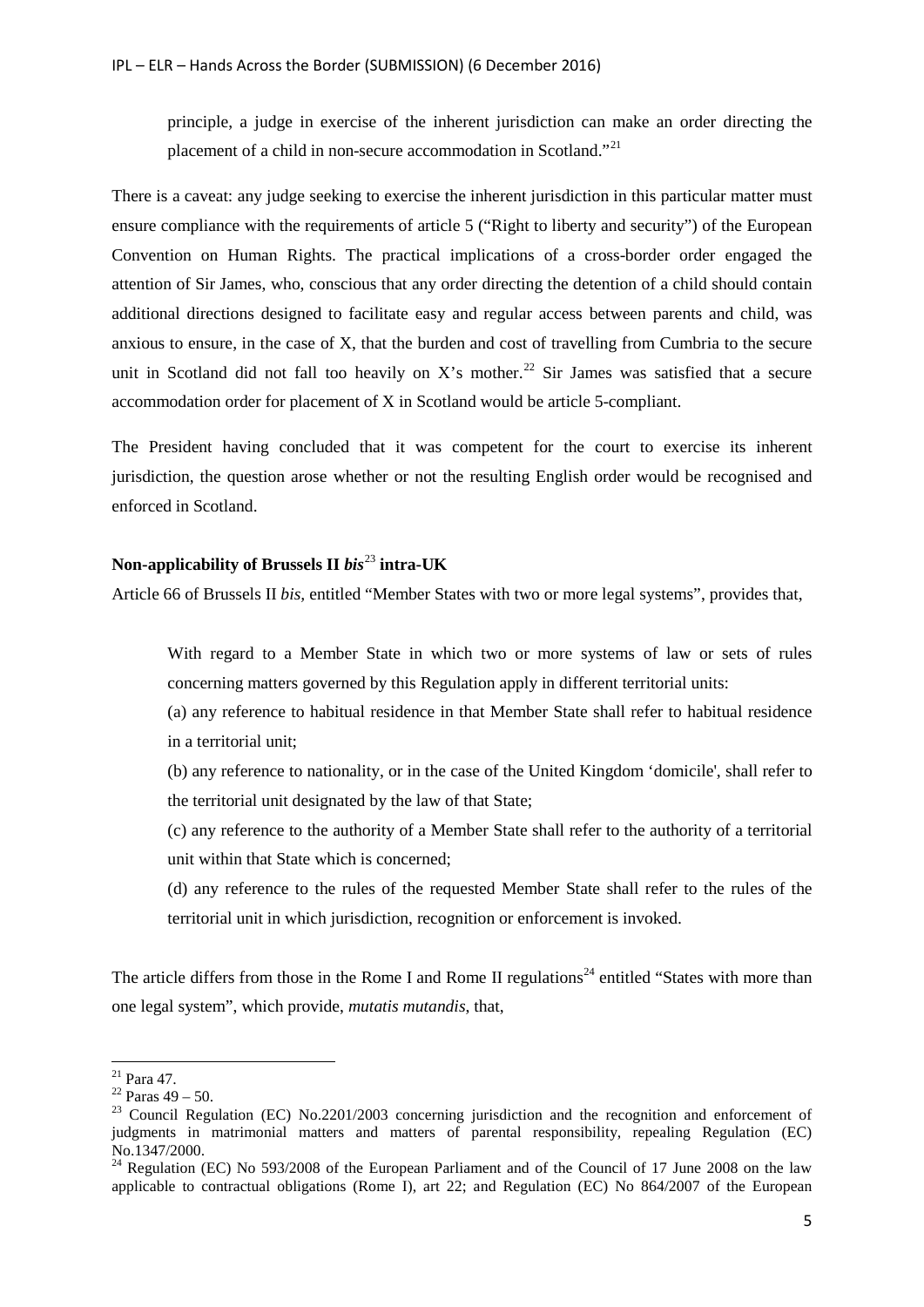"1. Where a State comprises several territorial units, each of which has its own rules of law in respect of [contractual/non-contractual] obligations, each territorial unit shall be considered as a country for the purposes of identifying the law applicable under this Regulation.

2. A Member State where different territorial units have their own rules of law in respect of [contractual/non-contractual] obligations shall not be required to apply this Regulation to conflicts solely between the laws of such units."[25](#page-6-0)

There is no explicit provision in Brussels II *bis* stating that a Member State having two or more legal systems shall not be required to apply the regulation to conflicts solely between the laws of such units. The question whether or not Brussels II *bis* operates as between the different legal systems of the UK therefore has been a subject of debate.<sup>[26](#page-6-1)</sup> First instance judges have reached different conclusions on the point.<sup>[27](#page-6-2)</sup> Sir James, in the instant case, referred to various authorities from England,<sup>[28](#page-6-3)</sup> Northern Ireland,<sup>[29](#page-6-4)</sup> and Scotland.<sup>[30](#page-6-5)</sup> Notably, the Scottish authorities cited are shrieval, and the President did not refer to  $S \vee D$ ,<sup>[31](#page-6-6)</sup> an early case in which Sheriff McPartlin accepted the combined submission of counsel that Brussels II *bis* applied to allocate jurisdiction between the legal systems of the UK. A "preponderant view",<sup>[32](#page-6-7)</sup> however, may be said to have emerged that Brussels II *bis* does not apply as between territories of the United Kingdom, and Sir James stated plainly that Brussels II *bis* did *not* apply to the case, the instrument having no application to issues arising between territorial units within the same Member State.<sup>[33](#page-6-8)</sup>

**.** 

Parliament and of the Council of 11 July 2007 on the law applicable to non-contractual obligations (Rome II), art 25.<br>
<sup>25</sup> The UK normally legislates so as to have a Regulation apply intra-UK.

<span id="page-6-1"></span><span id="page-6-0"></span><sup>&</sup>lt;sup>26</sup> See, for comment, K Beevers and D McClean, 'Intra-UK Jurisdiction in Parental Responsibility Cases: Has Europe Intervened' [2005] International Family Law 129; K J Hood, *Conflict of Laws within the UK* (2007) OUP, 5.38 – 5.49; J M Scott, 'Choice of Forum – Jurisdictional Issues within the UK' (2007), paper delivered at the Advanced Family Law Conference, Law Society of Scotland; 'G Maher, 'Parental responsibility proceedings: intra UK jurisdiction and the European regulation' 2007 S.L.T. (News) 117-121; G Maher, 'Family law proceedings and intra-UK jurisdiction' 2008 J.R. 315-317; and A Inglis, 'A Muckle Midden

<span id="page-6-3"></span><span id="page-6-2"></span>

Cleared' 2009 J.R. 285.<br><sup>27</sup> Re PC, YC and KM (Brussels IIR) [2013] EWHC 2336 (Fam), per Baker J at 11.<br><sup>28</sup> In the Matter of W-B (a Child) [2012] EWCA Civ 592 – see per McFarlane LJ at [12]; Re PC, YC and KM *(Brussels IIR)* [2013] EWHC 2336 (Fam) – see *per* Baker J at 11; and *An English Local Authority v X, Y and Z (English Care Proceedings: Scottish Child)* [2015] EWFC 89.

<span id="page-6-4"></span><sup>&</sup>lt;sup>29</sup> Re ESJ A Minor (Residence Order Application; Jurisdiction within United Kingdom; Applicability of Council *Regulation (EC) No 2201/2003)* [2008] NI Fam 6, in which Morgan J rejected a submission that art 66 should be interpreted so as to apply Brussels II *bis* to a jurisdictional dispute between Northern Ireland and England.

<span id="page-6-5"></span> $30$  G. O. T. v K. J. K. unreported (Court Ref. No.: F 37/05; Sheriffdom of South Strathclyde, Dumfries and Galloway at Dumfries, 12 December 2012) (– see especially *per* Sheriff Jamieson at [24]); and *B v B* 2009 S.L.T. (Sh.Ct.) 24. <sup>31</sup> 2007 S.L.T. (Sh.Ct.) 37. <sup>32</sup> *An English Local Authority v X (Child), Y (Mother), Z (Father)* [2015] EWFC 89, *per* Peter Jackson J at [16].

<span id="page-6-6"></span>

<span id="page-6-7"></span>cf. the "orthodox view" referred to in *Re PC, YC and KM (Brussels IIR)* [2013] EWHC 2336 (Fam), *per* Baker J at [11].<br> $\frac{33}{33}$  Para 52.

<span id="page-6-8"></span>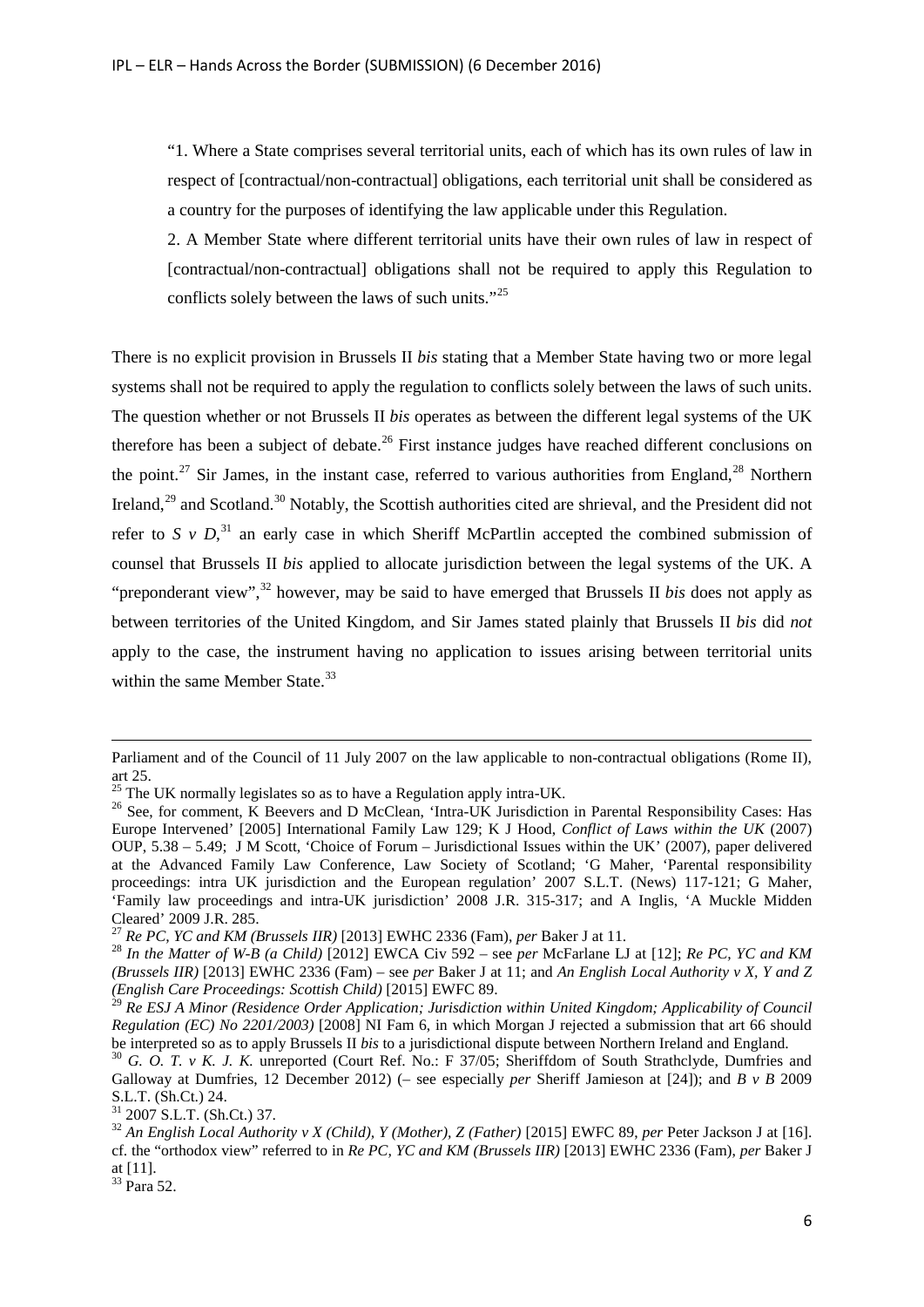Even if the President had accorded the regulation an expansive rather than a restrictive interpretation, a question yet might have arisen regarding the subject matter scope of Brussels II *bis*. [34](#page-7-0) Article 1.1(b) provides that the regulation shall apply to, inter alia, "the delegation, restriction or termination of parental responsibility".<sup>[35](#page-7-1)</sup> Article 1.2(d) specifically includes within the scope of the instrument "the placement of the child in a foster family or in institutional care". Although article 1.3(g) expressly excludes from the scope "measures taken as a result of criminal offences committed by children", the grant of a secure accommodation order is not necessarily based upon evidence of criminality. That being so, orders placing children in secure accommodation *prima facie* are likely to fall (in qualifying, inter-Member State cases) *within* the subject matter scope of Brussels II *bis*, an inference supported by Sir James' citation<sup>[36](#page-7-2)</sup> of Irish cases concerning the applicability of the regulation to Irish/English cases on the secure accommodation of children.

## **Non-applicability of Family Law Act 1986**

The European Communities (Matrimonial and Parental Responsibility Jurisdiction and Judgments) (Scotland) Regulations  $2005^{37}$  $2005^{37}$  $2005^{37}$  make no mention of sections 27–29 of the Family Law Act 1986 (hereinafter "1986 Act"[38\)](#page-7-4), covering registration and enforcement of parental responsibility orders intra-UK, and so it is to be assumed that these provisions continue to operate intra-UK, irrespective of the recognition and enforcement provisions in Brussels II *bis* (Ch. III). However, in the same way that Sir James held Brussels II *bis* to be inapplicable to the instant case, so too he held that Part I of the 1986 Act did not apply since it is concerned "essentially"<sup>[39](#page-7-5)</sup> only with private law proceedings. A "Part I order" means, inter alia, a section 8 order made by a court in England and Wales under the Children Act 1989, other than an order varying or discharging such an order;<sup>[40](#page-7-6)</sup> and an order made by a court of civil jurisdiction in Scotland under any enactment or rule of law with respect to the residence, custody, care or control of a child, contact with or access to a child or the education or upbringing of a child, excluding, however, an order committing the care of a child to a local authority or placing a child under the supervision of a local authority.<sup>[41](#page-7-7)</sup> In determining the applicability of the various legislative provisions potentially engaged in this matter, the public/private law distinction must be kept in mind.

<span id="page-7-1"></span><span id="page-7-0"></span><sup>&</sup>lt;sup>34</sup> Art 1.<br><sup>35</sup> The term "parental responsibility" is defined in art 2(7) as meaning "all rights and duties relating to the person or the property of a child which are given to a natural *or legal person* by judgment, by operation of law or by an agreement having legal effect" (emphasis added).<br><sup>36</sup> Para 53.<br><sup>37</sup> SSI 2005/42.<br><sup>38</sup> Recently described as a "legislative thicket": *AS v TH, BC, NC, SH* [2016] EWHC 2825 (Fam), *per* 

<span id="page-7-2"></span>

<span id="page-7-3"></span>

<span id="page-7-4"></span>MacDonald J at [25] and [42].

See, however, changes to the 1986 Act made *per* The Parental Responsibility and Measures for the Protection of Children (International Obligations) (Scotland) Regulations 2010 (SSI 2010/213), Sch.1, paras  $2-5$ .<br><sup>39</sup> Para 57.

<span id="page-7-7"></span><span id="page-7-6"></span><span id="page-7-5"></span><sup>&</sup>lt;sup>40</sup> Section 1(1)(a), 1986 Act. <sup>41</sup> Section 1(1)(b)(i), 1986 Act.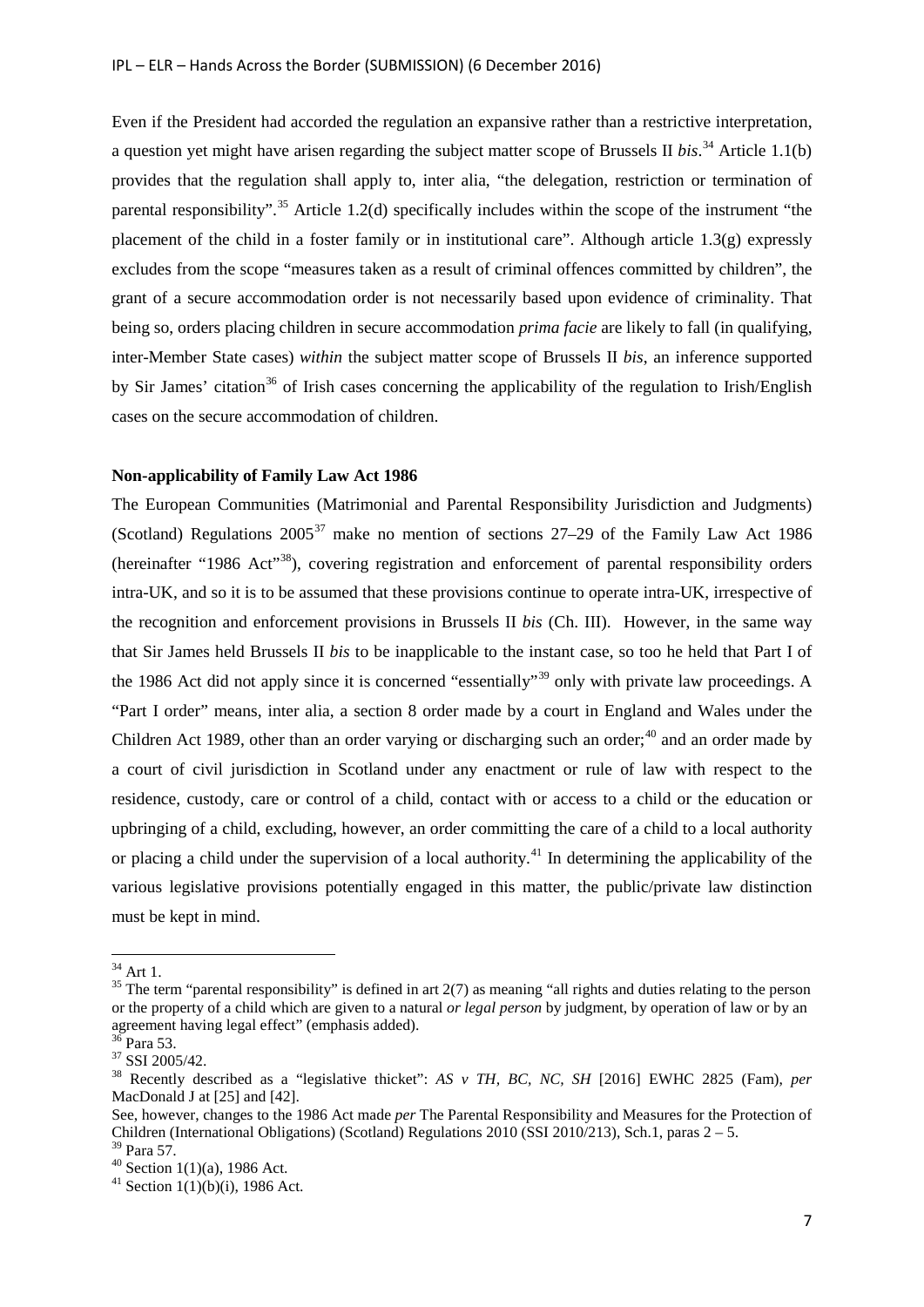#### **Recourse to the** *nobile officium*

The President observed that, in order to have the English secure accommodation order enforced in Scotland, petition would have to be made by the two local authorities to the *nobile officium* of the Court of Session, that is, the extraordinary equitable power vested in that Court.<sup>[42](#page-8-0)</sup>

"[The Court of Session] is a court of equity as well as of law; and as such, may and ought to proceed by the rules of conscience, in abating the rigour of the law, and in giving aid, in the actions brought before them, to those who can have no remedy in a court of law."[43](#page-8-1)

In searching for a remedy to the problem at hand, it may be noted that the power is utilised in international private law in the enforcement of foreign civil and commercial judgments emanating from legal systems with which the United Kingdom enjoys no reciprocal regime.<sup>[44](#page-8-2)</sup> This inherent jurisdiction of the Scots court is comparable with the inherent jurisdiction of the English court, on which Sir James relied in the instant case in order to supply jurisdiction in England, and it is noteworthy that the equivalent equitable jurisdiction is proposed to be relied upon in Scotland for the enforcement of that English order. However, while it is expedient that such equitable powers exist and exceptionally can supply the lack in appropriate cases – "… the common law is the great safety net which lies behind all statute law and is capable of filling gaps left by that law<sup>1[45](#page-8-3)</sup> – the *nobile officium* is not an apposite mechanism for the enforcement of an English secure accommodation order which, by its nature, necessitates monitoring and review. As the President recognised, a decision (by whom, and on what basis?) would need to be taken on the question whether the Scots or the English court should discharge that responsibility.<sup>[46](#page-8-4)</sup>

# **Filling the lacunae**

Legislative provision regarding the enforcement in England of a compulsory supervision order or interim compulsory supervision order made by a court in Scotland, on the face of things, is adequate.<sup>[47](#page-8-5)</sup> Conversely, provision for the recognition and enforcement in Scotland of a secure accommodation order made in England, has been shown to be lacking.<sup>[48](#page-8-6)</sup> The number of cases raising

<span id="page-8-1"></span><span id="page-8-0"></span><sup>&</sup>lt;sup>42</sup> Stair, *The Institutions of the Law of Scotland*, Book IV, Title 3, para 1.<br><sup>43</sup> Erskine, *Institute of the Law of Scotland*, Book 1, Title III, para 22.<br><sup>44</sup> E B Crawford and J M Carruthers, *International Private L* 

<span id="page-8-3"></span><span id="page-8-2"></span>W.Green, para 9-09.<br><sup>45</sup> *In Re F (Mental Patient: Sterilisation)* [1989] 2 W.L.R. 1025, [1990] 2 A.C. 1, *per* Lord Donaldson of Lymington M.R., at 13.

<span id="page-8-5"></span><span id="page-8-4"></span> $\frac{46}{4}$  Para 71.<br><sup>47</sup> Children's Hearings (Scotland) Act 2011 (Consequential and Transitional Provisions and Savings) Order 2013 (SI 2013/1465). See n 13, above. <sup>48</sup> Para 62.

<span id="page-8-6"></span>